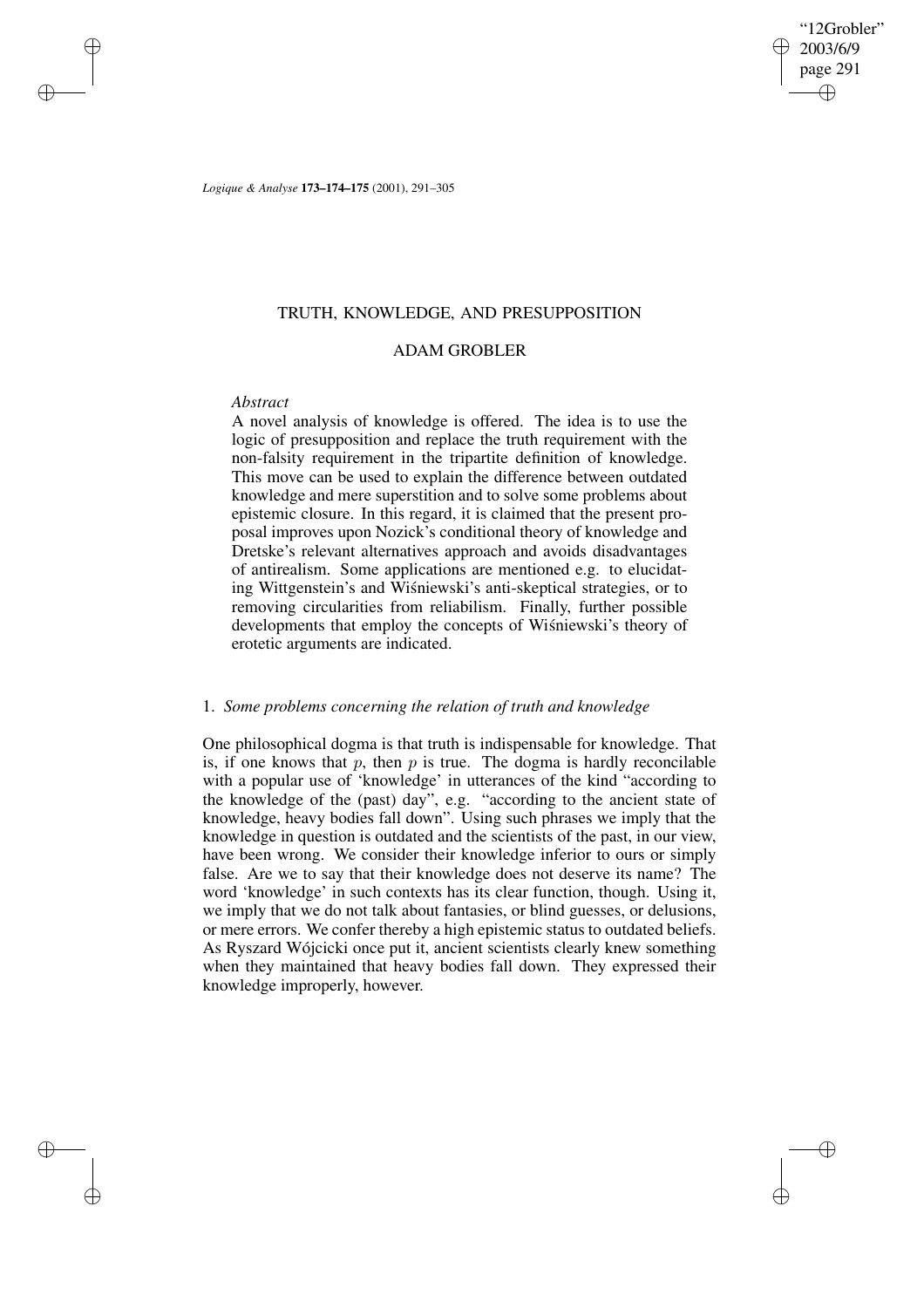## "12Grobler" 2003/6/9 page 292 ✐ ✐

✐

✐

#### 292 ADAM GROBLER

Obviously, not all beliefs of the past deserve such a high epistemic status. E.g., we resist to confer it to the superstitions about witches. The emerging difference in the epistemic value of past falsehoods is by no means the only reason for undertaking an analysis aiming at divorcing the concepts of truth and knowledge. Much of what we consider knowledge today will probably turn out to be false in the future. It would be awkward to say that this part of our knowledge is only would-be knowledge rather than genuine knowledge. If we chose so, we would have to accept that nobody would ever know what we really knew. The very concept of knowledge would become useless.

Another marital problem of the concepts of truth and knowledge is connected to the principle of closure. It says that if one knows that  $p$  and at the same time knows that if  $p$  then  $q$ , then one knows that  $q$ . Symbolically:

$$
\{K_a p \wedge K_a (p \to q)\} \to K_a q
$$

The principle seems intuitively obvious. In the contemporary version of the story of the Cartesian demon, however, if we accept the principle of closure we cannot know most of what we think we know. Assume that  $q$  says: "I am not a brain in a vat filled with a nutrient liquid, which is plugged to a sophisticated apparatus by a crazy scientist who makes me, with this apparatus, to have sensations so convincing as those one can have from stimuli coming from the real world." Sensations, then, cannot help me to decide whether I am not a brain in a vat. Consequently, I do not know that  $q$ . Assume, next, that  $p$  says: "I am writing these words at my word processor now." If I am writing these words at my word processor, I am not a brain in a vat. For if I were a brain in a vat, I would be only under an illusion that I am writing these words at my word processor while in reality I would be bathing in the nutrient. In other words, I know that if I am writing these words at my word processor, I am not a brain in a vat. If I knew, in addition, that I am writing these words at my word processor then, on the principle of closure, I would know thereby that I am not a brain in a vat. I cannot know this, however. Consequently, I do not know that I am writing these words at my word processor. By the same token I do not know many things I may think I know.

## 2. *A review of few influential replies to the skeptic*

# 2.1. *Nozick's conditional theory of knowledge*

There are many attempts to resist this contemporary skeptical argument. An important example is Nozick's conditional theory of knowledge. On this

✐

✐

✐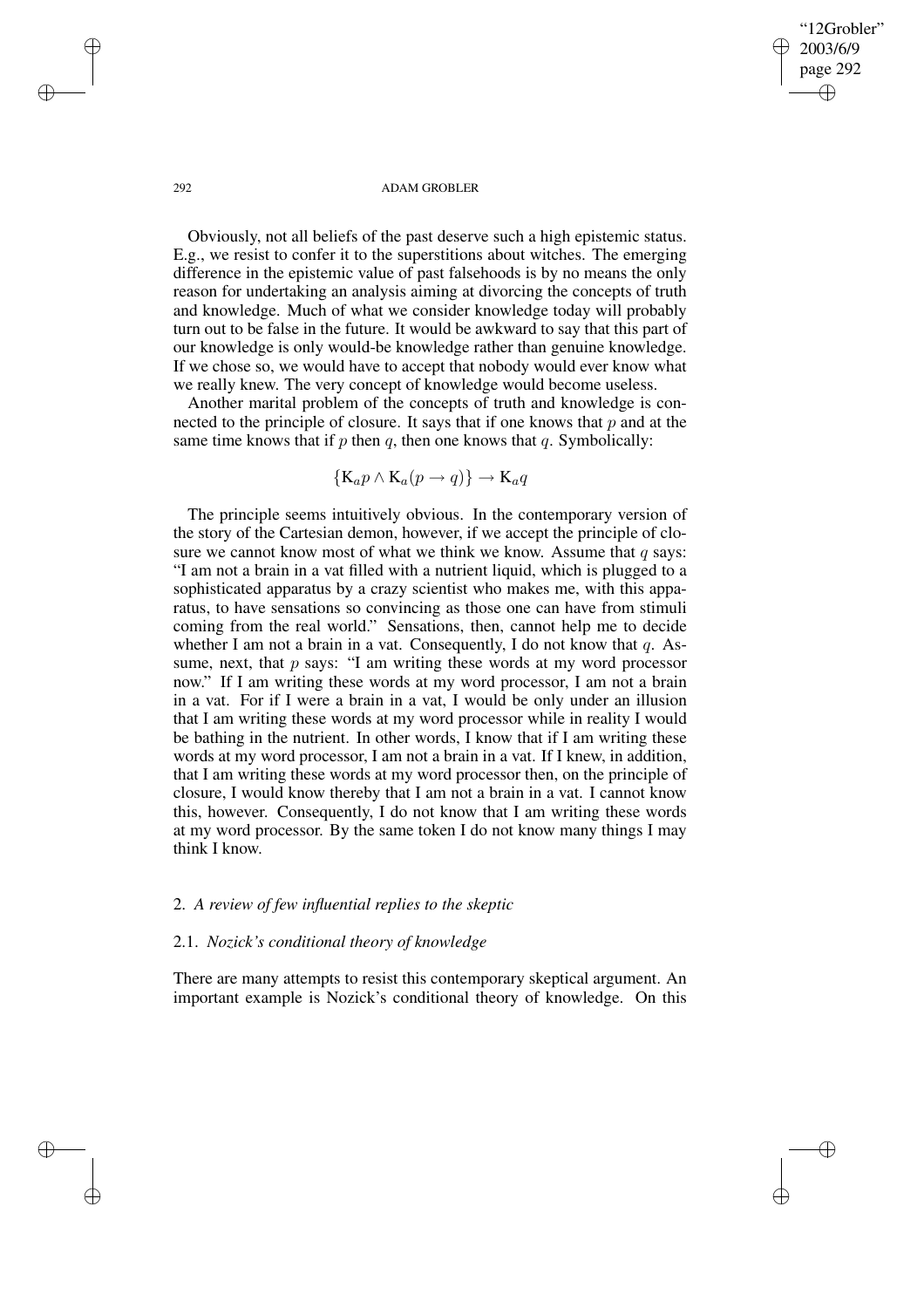✐

✐

✐

✐

theory, a knows that p if and only if (i) a believes that p, (ii) a is justified in believing that p, (iii) p is true, (iv) if p in changed conditions were true, a would still believe that  $p$  but if  $p$  in changed conditions were false, a would not believe that p. The semantics of counterfactuals is of key importance here. The conditional theory of knowledge assumes a version of possible worlds semantics. Consider a space of possible worlds and a metrics over this space, which is intended to be a measure of similarity between the worlds. Then the sentence "if (counterfactually)  $p$ , then  $q$ " (symbolically:  $p \leftrightarrow q$ ) is true if and only if  $p \rightarrow q$  is true in each world in a neighbourhood of our world, that is, in each world that is closer (more similar) to ours than some particular world. Condition (iv) can be reformulated then as follows:  $(iv')$  in each possible world in a certain neighbourhood of such a world in which a believes that p, and is justified in believing so, and p is true,  $a$  believes that  $p$  if and only if  $p$  is true. Now, suppose I believe I am writing these words at my word processor and I am justified in believing so and this belief is true. In any possible world in a certain neighborhood of my world, i.e., in a world that is similar enough to mine, I can easily decide whether I am writing these words at my word processor or am doing something else: playing chess, standing on my head, etc. A world in which I am a brain in a vat is too distant from mine in order for my beliefs there to be taken into account. Consequently, I know that I am writing these words at my word processor. At the same time I do not know that I am not a brain in a vat for if I were, I probably would not believe so.

Many philosophers are reluctant to accept the conditional theory of knowledge, for they are reluctant to accept the possible world semantics. Some question the very concept of a possible world because of its alleged doubtful ontological commitment. Personally, I consider this concept useful to many analyses, but I doubt in the selfconsistency of the idea of distance as a measure of similarity between worlds. Similarity is something extremely relative, and this relativity is easily made conspicuous when one recalls, e.g., quarrels about whether a child is more similar to the mother or the father. I do not think, therefore, that one can plausibly define a measure of similarity between things of any kind. In particular, I do not know why a world in which I am a brain in a vat is less similar to mine than a world in which I am snowboarding instead of writing these words at my word processor. Given my likes and dislikes, the latter possibility is much more incredible than the brains in a vat story.

## 2.2. *Dretske's relevant alternatives account*

For these reasons I consider the conditional theory of knowledge unsatisfactory. Another important attempt is Dretske's theory of relevant alternatives. On this theory, I know that  $p$  if I am in the position to exclude all the relevant

"12Grobler" 2003/6/9 page 293

✐

✐

✐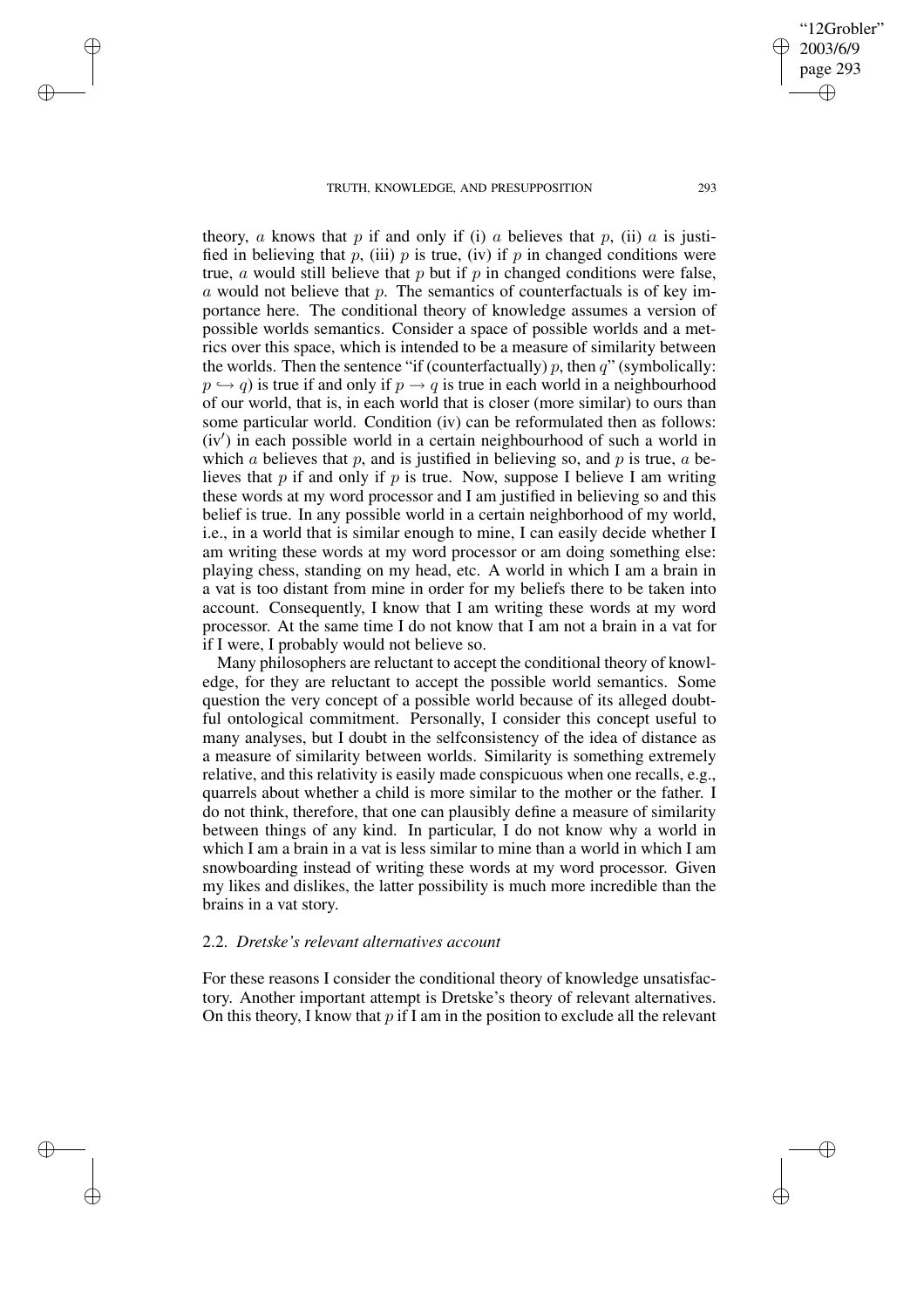"12Grobler" 2003/6/9 page 294 ✐ ✐

✐

✐

#### 294 ADAM GROBLER

alternatives to p. I know, then, that I am writing these words at my word processor now, if I am in the position to exclude that I am snowboarding, playing chess, standing on my head, etc. To know this, I need not know that I am not a brain in a vat, because this alternative is not relevant. Why not? Precisely this question points to a weak point of Dretske's proposal: it does not give any clear hints about the criteria of which alternatives are relevant.

The theory of relevant alternatives, like the conditional theory of knowledge, rejects the principle of closure. I can know that I am writing these words at my word processor without knowing that I am not a brain in a vat. The principle of closure, however, is intuitively very plausible, and it is difficult to see the reasons why, the need of solving the problem of the science-fiction version of the Cartesian demon story apart, we have to reject it.

## 2.3. *Dummett's antirealism*

Another attempt is Dummett's antirealism. From its point of view, the sentences of the sort of "I am (or am not) a brain in a vat" have no conditions of correct assertibility. For it is presupposed that the state of affairs they apparently describe cannot be recognized. In Dummett's view, we cannot intelligibly say about such sentences that they are (unrecognizably) true or false. The very concept of verification-transcendent truth is unintelligible, for the antirealist. His argument is that we acquire our mother tongue by watching the verbal behavior of competent speakers of our linguistic community and learning thereby what the conditions of correct assertibility of sentences uttered in our presence are. Those conditions, by their very nature, cannot transcend our capacities of their recognition. The concept of truth is reduced then to the concept of correct assertibility. On this view, the sentence "I am not a brain in a vat" is neither true nor false, it is simply unintelligible. Hence it cannot express knowledge at all. In contrast, sentences like "I am writing these words at my word processor" have their correct assertibility conditions, they describe states of affairs that can be recognized. Consequently, such sentences are capable of expressing one's knowledge.

Antirealism, though it may seem so, does not need to reject the principle of closure. For it rejects not only the consequent of the principle,  $K_a q$  ("I know I am not a brain in a vat"), but also the second conjunct in the antecedent,  $K_a(p \rightarrow q)$  ("I know that if I am writing these words at my word processor then I am not a brain in a vat"). This is so, for if the consequent of the implication  $p \rightarrow q$  has no correct assertibility conditions, the whole implication has none of them, either. Consequently, the implication itself cannot express knowledge at all.

Antirealism is not an attractive solution, though, for it blurs the difference between facts that are epistemically inaccessible and something that cannot

✐

✐

✐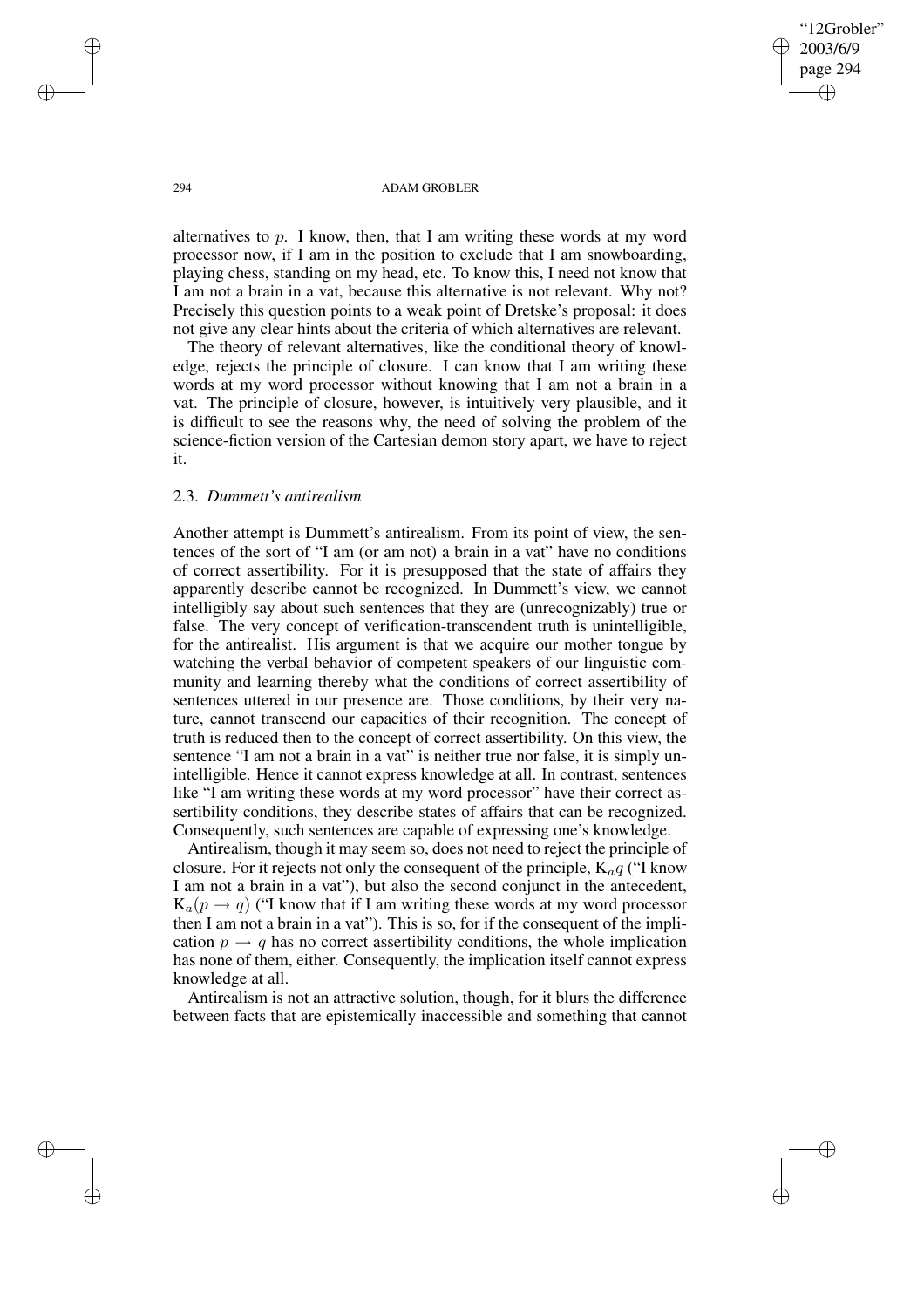✐

✐

✐

✐

be fact at all. Dummett's favorite example to illustrate the antirealist thesis is the sentence "Jones was brave" about a Jones who lived a peaceful life and never was exposed to danger and died in peace. He had no opportunity to give any evidence for his bravery and will have no such opportunity in the future. For these reasons, the sentence "Jones was brave" is neither true nor false, it does not describe any recognizable state of affairs, there can be no truth-maker of this sentence. By the same token, the sentence "I am not a brain in a vat" is neither true nor false and therefore cannot express one's knowledge.

A similar argument, however, is applicable to sentences of the sort "Julius Cesar had a fever on the day he crossed the Rubikon". This sentence has no correct assertibility conditions, for there is no hope for getting any evidence to its favor or disfavor. According to the present state of our knowledge (let me point the reader's attention to the phrase "the present state of our knowledge" used here, which is the phrase under investigation), Julius Cesar did not differ from today's patients so much as to justify the claim that one cannot intelligibly maintain that the sentence in question describes a possible, though epistemically inaccessible, state of affairs. To make the latter intelligible, it is quite sufficient that stories of Julius Cesar's deeds are intelligible due to our knowledge about his membership to human race, which tells us that he is similar to us in many respects. Thus there is no reason why we should deny that the sentence "Julius Cesar had a fever on the day he crossed the Rubikon" is true or is false, even if its truth-value is beyond our powers of recognition.

This case is quite different from that of late Jones. For one cannot exclude the possibility that Jones was so unlike us that any hypothesis to the effect that he was brave or not is just meaningless in the way in which hypotheses about the bravery or non-bravery of my word processor is. Jones might have had a pathologically poor personality, similar to that of Chancey Gardener, the main character of Jerzy Kosiński's novel (*Being There*), and display a peculiar pattern of behavior which cannot be interpreted in terms of traits of character. Or Jones might have died soon after his birth and one may plausibly conjecture that the traits of character are normally being developed as one's experience grows. In the case of infant late Jones one can maintain then that not only no fact that could count as the truth-maker of the sentence under consideration can ever be discovered but also that no such fact can even exist. By contrast, in the case of Julius Cesar, the conjecture that his body had no temperature on that great date is incompatible with all our knowledge. Therefore I suggest, contrary to the antirealist, that drawing the distinction between epistemic inaccessibility of some facts and their nonexistence is not only intelligible but also epistemologically important and one must not ignore it.

"12Grobler" 2003/6/9 page 295

✐

✐

✐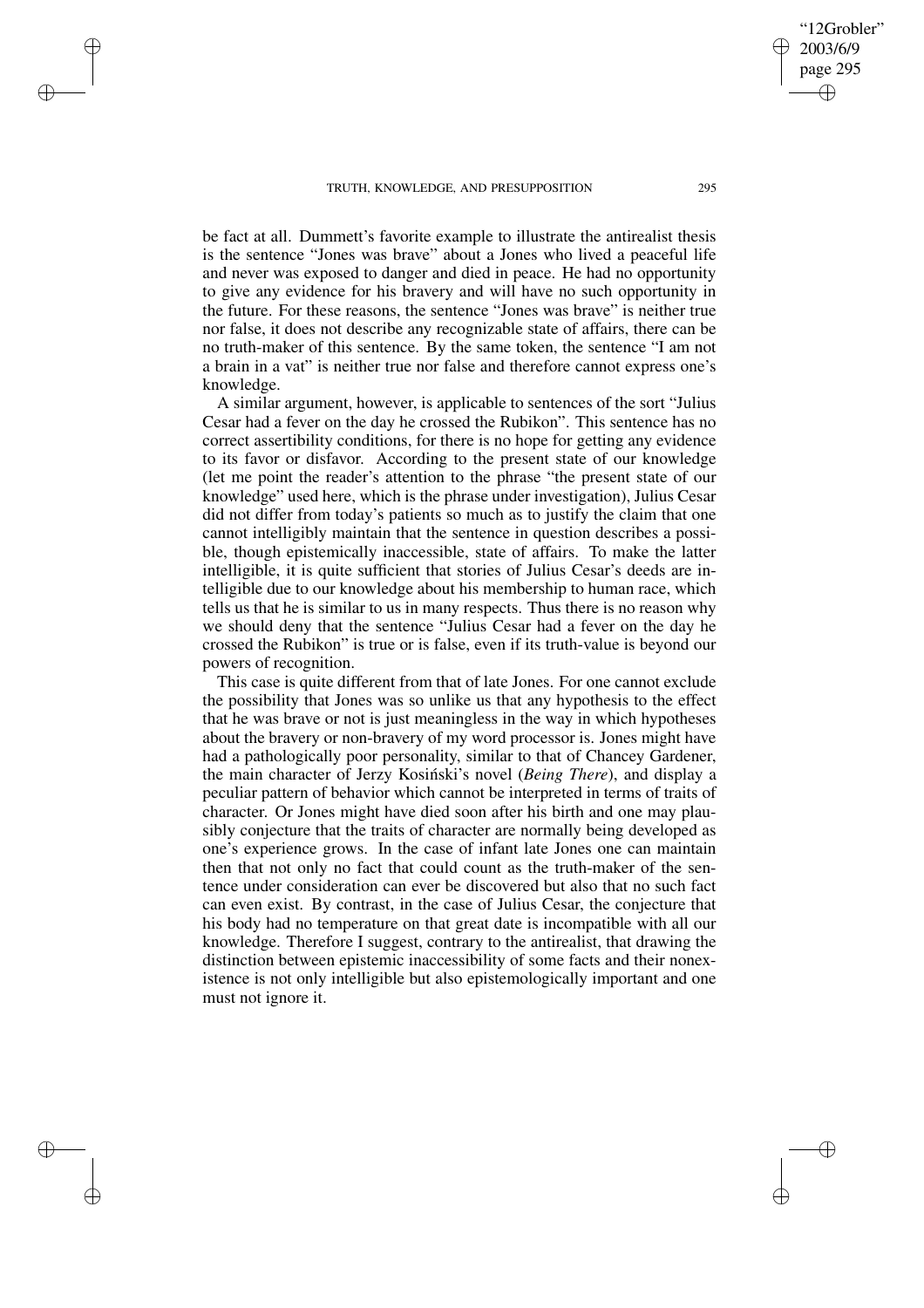#### 296 ADAM GROBLER

"12Grobler" 2003/6/9 page 296

✐

✐

✐

✐

# 2.4. *Antiantirealist conclusions about the intelligibility, justification and their dependence on prior beliefs*

What is, in the lights of the above distinction, the status of the sentence "I am (not) a brain in a vat?" On the one hand, the crazy scientist story is of a different nature than the hypothesis about the emperor's fever. Our present knowledge does not provide us with evidence to support the hypothesis that anybody could be able to bring the mischievous scenario into effect with techniques so similar to ours as to make the sentence "I am a brain in a vat" true. These considerations, I think, are in a way consonant with Hilary Putnam's reasons for rejecting this sentence as false or unintelligible. If this is right, I know that I am not a brain in a vat and the principle of closure is saved. On the other hand, the crazy scientist story captures our imagination precisely because we understand it on the basis of analogy, and we understand it, on the basis of analogy, as something that can be true. Therefore I find Putnam's argument unconvincing.

David Deutsch, who considers this question in a somewhat different framework, suggests that if we had been put into a virtual reality then we would have to have a chance to discover the manipulation on our senses. The crazy scientists' machinery could not be never-failing just as a *perpetuum mobile* or a perfect crime could not exist, and sooner or later we would encounter an opportunity to catch him in the act. This recent version of the story of the Cartesian demon relies then on the unreliable, in the lights of our knowledge, assumption about the possibility of perfect deception. Anyway, in Deutsch's version, the hypothesis that I am a brain in a vat is neither unintelligible due to the lack of its correct assertibility conditions nor *a priori* false, as Putnam has it. Instead, this hypothesis is testable and therefore true or false scientific hypothesis. Moreover, on the available evidence, the hypothesis can be rejected. Deutsch is ready to suggest then that we know *a posteriori* that we are not brains in a vat. Consequently, the principle of closure is saved again.

In my opinion, Deutsch's argument is somewhat hasty. To consider the hypothesis that we are placed in a virtual reality testable, we need to know something more about the hypothesized "real" reality in which our crazy scientist works. In particular, we need to know how to tell those inconsistencies in our experience that are the evidence to the disfavor of our hitherto accepted laws of nature from the ones that are to be taken as the evidence that the crazy scientists has failed in his attempt to create a perfect *simulacrum* of a nature that works according to eternal laws. Similarly, the inconsistencies in Chancey Gardener's behavior, depending on our psychological knowledge, can be construed either as the evidence of the instability or change in his personality or the evidence of his mental disorder. Any interpretation of evidence, i.e. justification of beliefs, depends on our previously accepted beliefs.

✐

✐

✐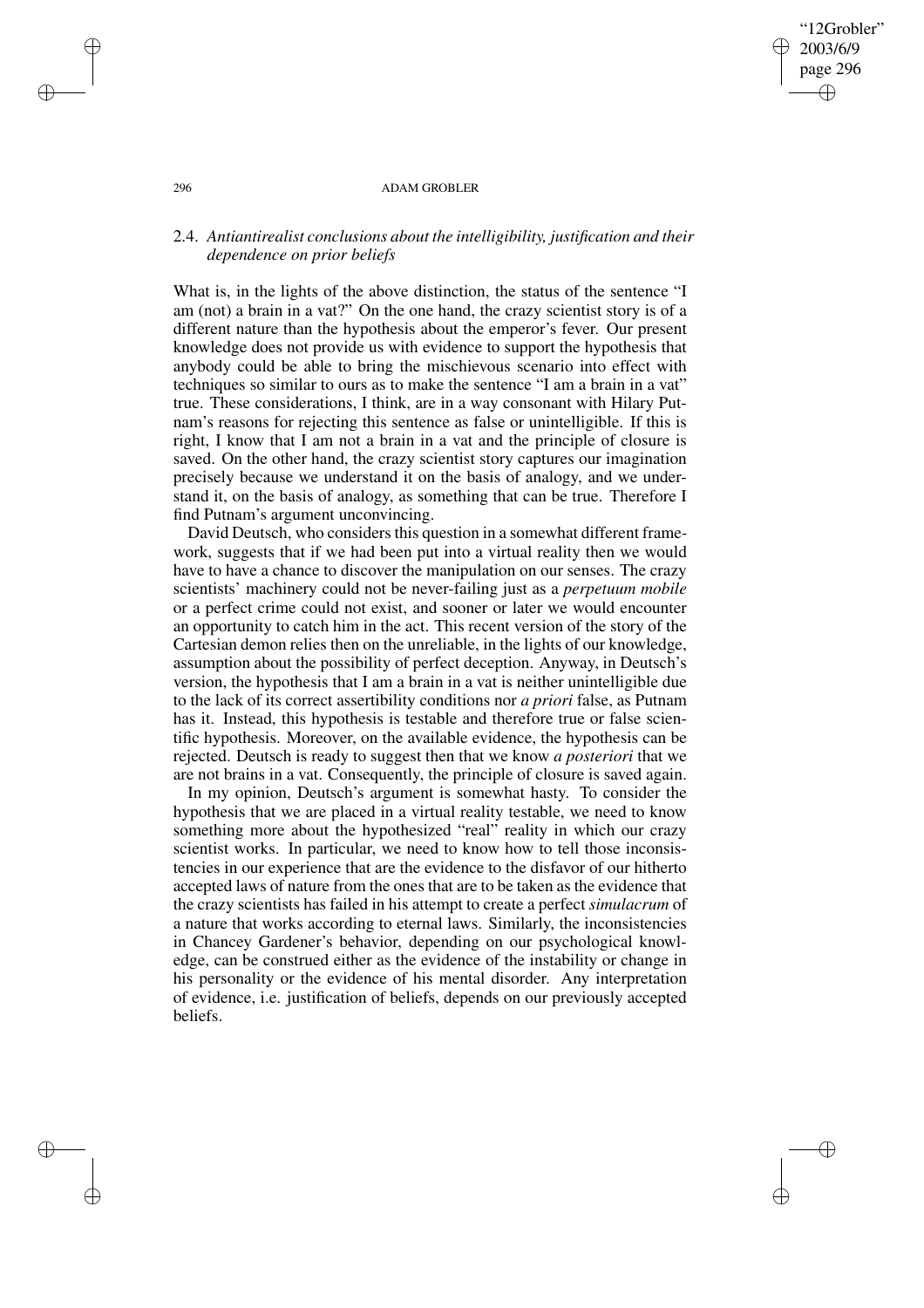# 3. *A revision of the tripartite definition of knowledge*

✐

✐

✐

✐

In this connection one pressing question arises. Do those beliefs that are assumed in order to justify other beliefs, or in order to confer the status of knowledge to other beliefs, have to be knowledge themselves, or have to be justified themselves? I will proceed with such an analysis (or preliminaries to such an analysis) of knowledge that yields an answer to the negative. It is trivial that if any justification were to presuppose some justified beliefs then the regress of justifications would arise. Traditionally, *regressus* is avoided by assuming either foundationalism or coherentism. The former is implausible, for it requires to assume a nonpropositional kind of justification. The latter, other disadvantages apart, does not account for the fact that a system of knowledge does not emerge from the scratch as a ready-made system to be only developed and improved upon later. It does not take into account that new knowledge is gained owing the possession of some knowledge before, and in order for this process to start at all, the very beginning of knowledge cannot be knowledge. For reasons of space I cannot elaborate upon this programmatic remark. I think, however, that the solution I suggest in the foregoing retains most attractions of coherentism and, at the same time, saves the intuitions just expressed.

The main idea is as follows. Beliefs, or propositions that are their content, or sentences that express them, invariably presuppose some presuppositions, in the technical sense of the word. That is, p presupposes q, symbolically,  $p \succ q$ , if and only if p is true, then q is true and if p is false, then q again is true. In other words, q is a condition of p's having a truth-value. When I am a brain in a vat, the sentence "I am writing these words at my word processor" is neither true nor false. For if it were false, its negation, "I am not writing these words at my word processor" would be true. The latter would be true, if I did something else instead of writing these words at my word processor: playing chess, lying on the sofa or snowboarding or the like. If I am a brain in a vat, however, nothing of the sort is possible. No sentence that says that I am doing something that people sometimes do in the real world can be true in the circumstances in which I am a brain in a vat rather than a human in the real world. By the same token, no such sentence is false. Just as sentences like "my word processor is writing these words" or "my word processor is snowboarding" are neither true nor false. To make a long story short, the sentence "I am writing these words at my word processor" presupposes the presupposition to the effect that I am not a brain in a vat but a human creature made of flesh and blood. It follows, then, that the skeptic argument under consideration only apparently conforms to the principle of closure. This is so because in his argument it is the sign of the presupposition relation that connects the sentences "I am writing these words at my word processor" and "I am not a brain in a vat" rather than the sign of implication relation, as it

"12Grobler" 2003/6/9 page 297

✐

✐

✐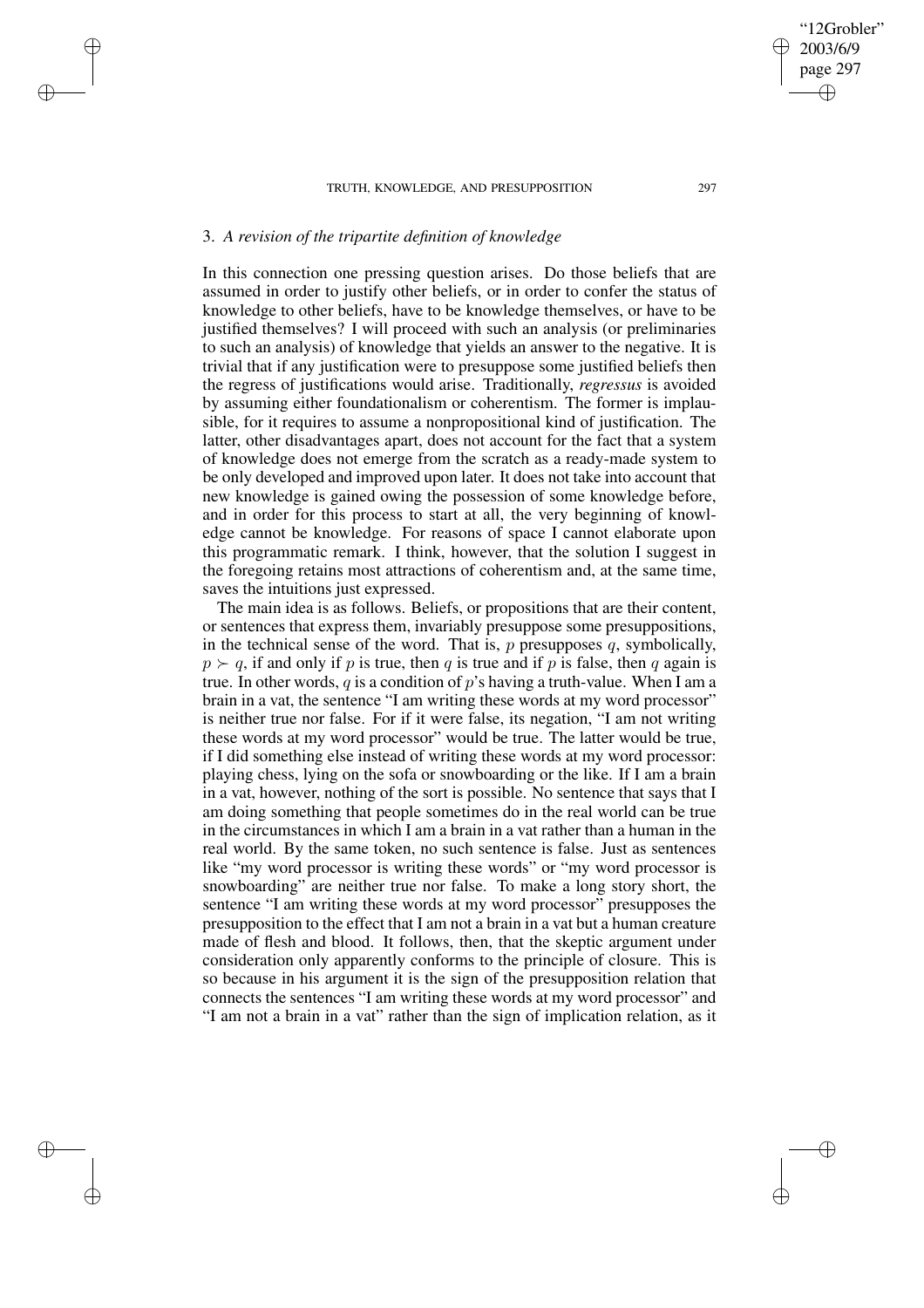✐

✐

#### 298 ADAM GROBLER

may seem:

# ${K_a p \wedge K_a (p \succ q)} \rightarrow K_a q$

Now, the question arises whether the skeptic argument so analyzed is valid. It may seem so. For if I know that I am writing these words at my word processor and I know that the sentence "I am writing these words at my word processor" presupposes that I am not a brain in a vat, then

- (1) It is true that I am writing these words at my word processor.
- (2) It is true that "I am writing these words at my word processor" presupposes that I am not a brain in a vat.
- (3) On (1) and (2), it is true that I am not a brain in a vat.
- (4) I am justified in believing that I am writing these words at my word processor, and I believe so.
- (5) I am justified in believing that "I am writing these words at my word processor" presupposes that I am not a brain in a vat.
- (6) On (4) and (5), I am justified in believing that I am not a brain in a vat.
- (7) Assuming some competence in logic on my part, accepting (4) and (5) I believe that I am not a brain in a vat.
- (8) On (3), (6), (7) and the tripartite definition of knowledge I know that I am not a brain in a vat.
- (9) I do not know that I am not a brain in a vat.
- $(10)$  On  $(1)$ – $(9)$ , the tripartite definition of knowledge and the contraposed, modified principle of closure, I do not know that I am writing these words at my word processor.

To rebut the sceptical argument, I suggest that we reject (1). To make this suggestion plausible, I offer a modification of the tripartite definition of knowledge, which consists in relaxing the truth requirement:

DF a knows that p (symbolically,  $K_a p$ ) iff

- (1) a believes that p (symbolically,  $B_a p$ );
- (2) a is justified in believing that p (symbolically,  $JB_a p$ );
- (3)  $p$  is not false.

Note that the condition (3) of the above definition is satisfied not only when  $p$  is true, but also when  $p$  presupposes a presupposition that is not true. On the definition on offer, I may know that I am writing these words at my word processor and, at the same time, not know that I am not a brain in a vat. In order for me to know that I am writing these words at my word processor, it is sufficient that I justifiably believe that I am writing these words at my word processor and that this belief is not false. And it is sufficient for this

✐

✐

✐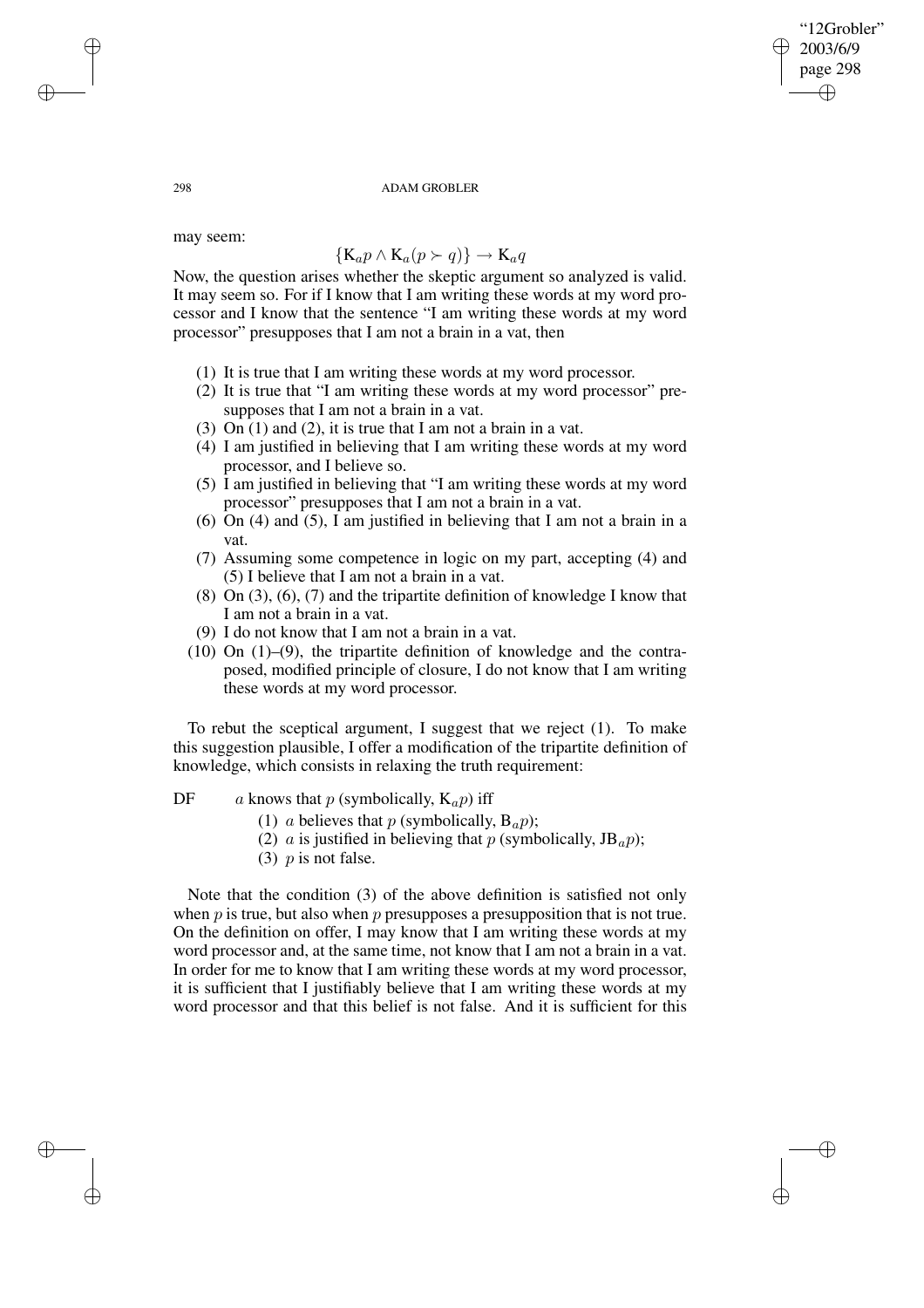that I am in the position to exclude that I am playing chess, lying on the sofa, snowboarding etc. and that no alternative belief is true. There is no need to require that I am not a brain in a vat or even that I am justified in believing that I am not. To make a long story short, in some peculiar situations, I may know that I am writing these words at my word processor even if this is not true. In such peculiar situations, knowledge is nothing more than justified belief. But only in such peculiar situations: a false belief is not knowledge even if it is justified.

Replacing classical logic with the logic of presuppositions may seem a somewhat artificial move. Its plausibility depends on what its consequences are. Let us consider some of them.

## 4. *Improving upon the previously discussed replies to the skeptic*

# 4.1. *Providing a measure of similarity for the conditional theory of knowledge*

One weakness of Nozick's theory is the absence of a satisfactory explication of the concept of distance as a measure of similarity between possible worlds. If we replace, however, the clause

 $p \leftrightarrow q$  is true if and only if  $p \rightarrow q$  is true in each possible world in a neighbourhood of our world

with

✐

✐

✐

✐

 $p \leftrightarrow q$  is true if and only if  $p \rightarrow q$  is true in each possible world in which the presuppositions of both  $p$  and  $q$  are true

then the troubles with the concepts of distance and similarity disappear while the advantages of the conditional theory of knowledge remain. According to the presuppositional semantics of counterfactuals, I know that I am writing these words at my word processor if in each possible world in which some presuppositions are true, I believe so, and I am justified in believing so if and only if this belief is true. The presuppositions in question are the presuppositions of the sentences that ascribe truth or falsity to the sentence "I am writing these words at my word processor" (they are the same presuppositions as those of the sentence "I am writing these words at my word processor" itself). It follows then that I know that I am writing these words at my word processor whenever I am justified in believing so and my justification is indefeasible as long as the presuppositions in question are true. I.e., my justification fails only when those presuppositions are not true. In such

"12Grobler" 2003/6/9 page 299

✐

✐

✐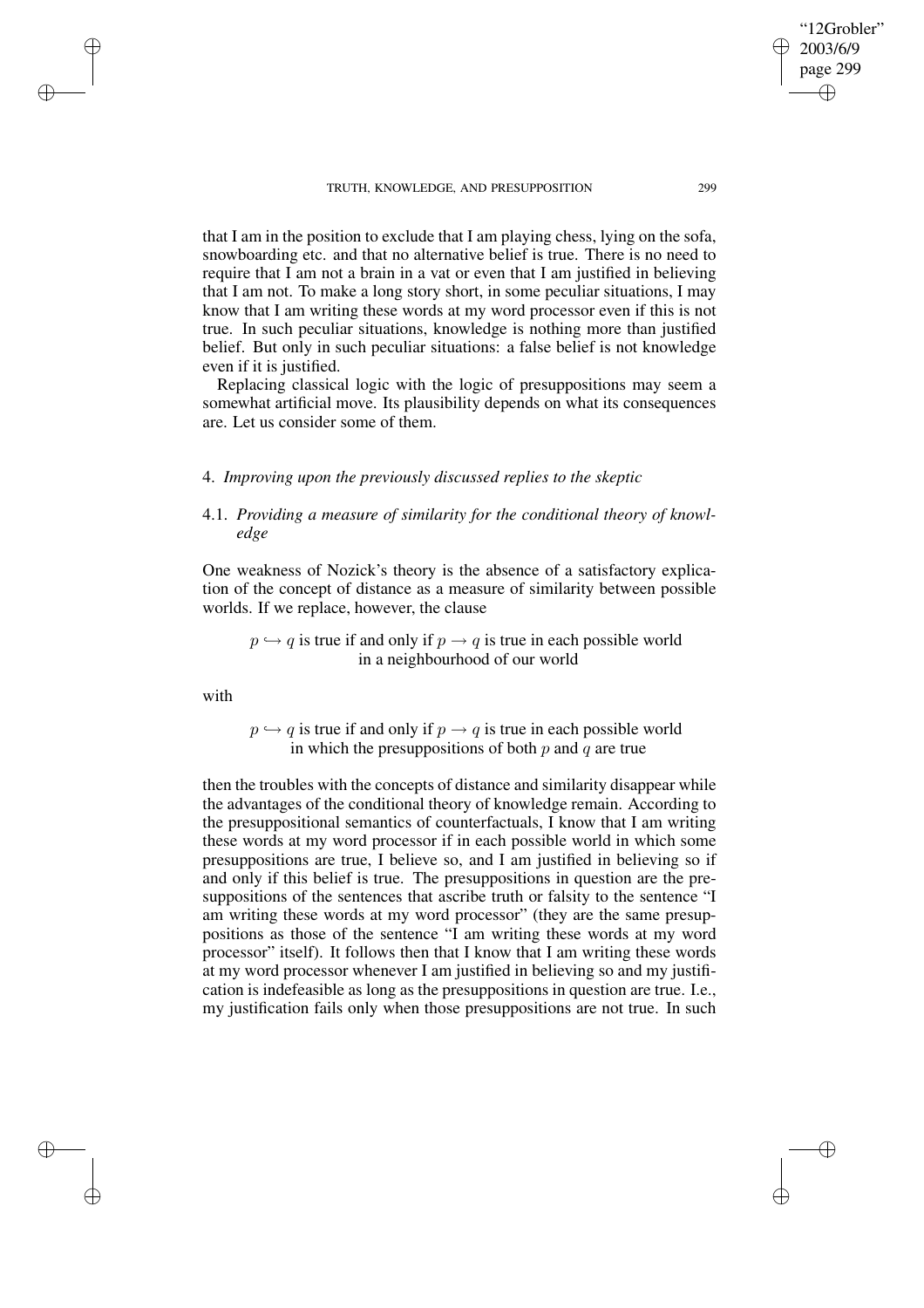"12Grobler" 2003/6/9 page 300 ✐ ✐

✐

✐

300 ADAM GROBLER

circumstances, the belief in question is neither true nor false. Still, such a belief qualifies as knowledge if only it is justified. Consequently, I know that I am writing these words at my word processor if I am justified in believing so and my justification is indefeasible as long as I am not a brain in a vat and possibly some other tacit presuppositions are true. I know this even when I am in fact a brain in a vat. As a result, we have arrived at the conclusions one is able to draw using the conditional theory of knowledge, and we have done this evading the question of which world is more similar to the world in which I am in fact writing these words at my word processor: the one in which I am a brain in a vat who seems to be writing these words at my word processor or the one in which I am in fact snowboarding now. (Personally, I am inclined to the latter option).

## 4.2. *Defining the concept of relevance for the relevant alternatives approach*

Assuming the logic of presuppositions, relevant alternatives are those that presuppose the same presuppositions. Thus a relevant alternative to "I am writing these words at my word processor" is any sentence that says that I am doing something that I cannot do writing these words at my word processor, but can do anyway. "Can" is meant here in a sense relative to the presuppositions in question. That is, "is possible that  $p$ " is true iff  $p$  is true in a possible world in which those presuppositions are true (in particular, in a world in which I am not a brain in a vat).

## 4.3. *Going beyond the antirealist restrictions on intelligibility*

For the antirealist, if I cannot know whether I am or am not a brain in a vat, there is no real difference between the two. In other words, what one cannot know, one cannot intelligibly talk about. One cannot even intelligibly say that there is something one can never know. On the present proposal, presuppositions of knowledge, including that that I am not a brain in a vat, though intelligible, don't need to qualify as knowledge. It is even possible that some of them cannot qualify as knowledge. In particular, it is perfectly possible that it is impossible for one to know whether one is or is not a brain in a vat and this does not prevent us from having a vast body of knowledge.

The antirealist fights skepticism claiming that the skeptical hypothesis is unintelligible. This he takes an only option, assuming the impossibility of proving the skeptical hypothesis false. The logic of presuppositions provides us with another option that enables us to avoid the shortcomings of antirealism (cf. Sec. 2.3).

✐

✐

✐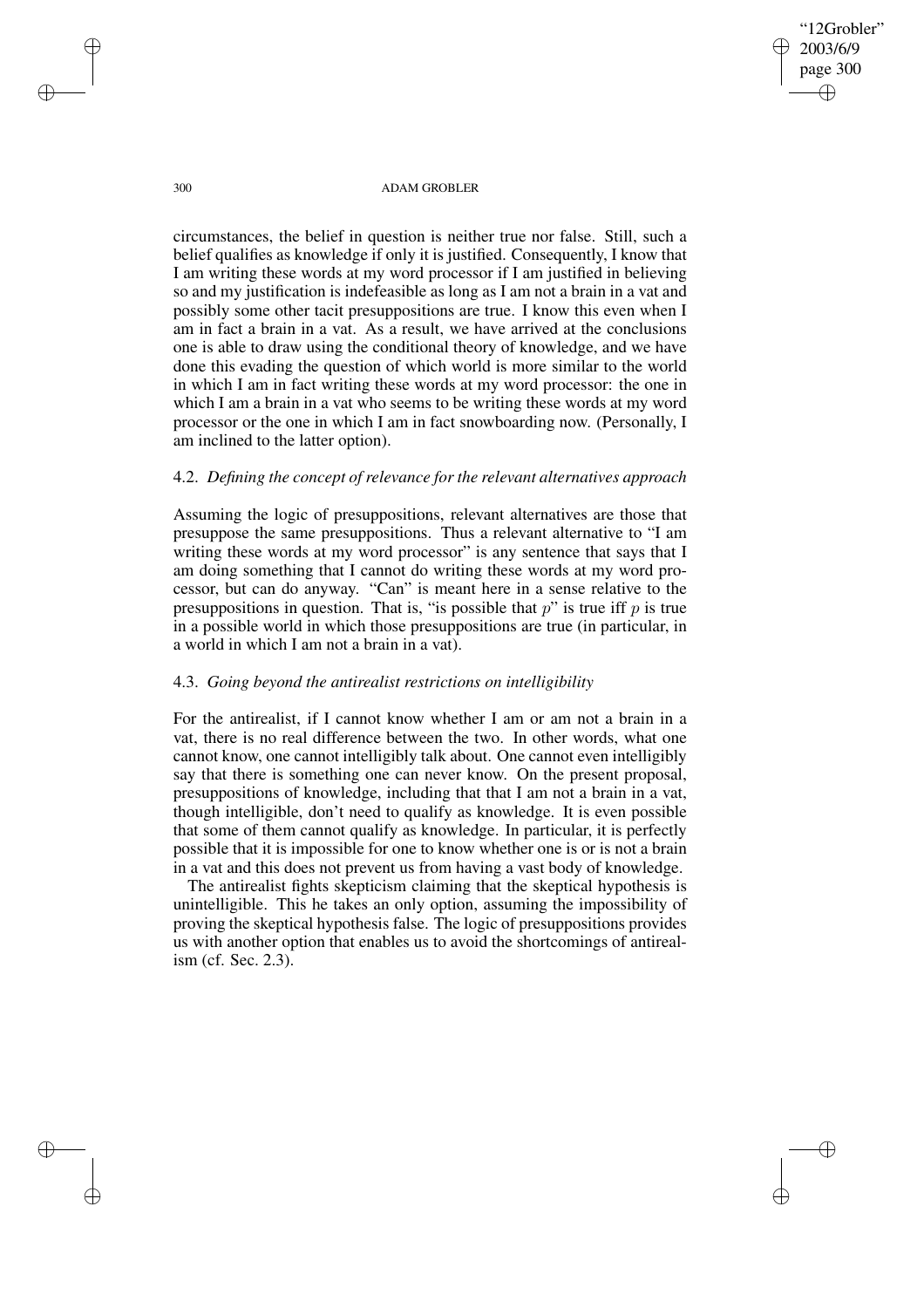# 5. *Few other possible applications of the present view*

✐

✐

✐

✐

# 5.1. *Accounting for how justification depends on previous knowledge or assumptions*

On the classical approach, justification is something which, added to a true belief, makes it knowledge. This way, justification is conceived as something prior to knowledge, a knowledge-maker. On the other hand, as I suggested at the end of Sec. 2, whether a piece of evidence is a piece evidence or not, depends on the state of knowledge. In particular, the evidence for my writing these words at my word processor counts as the evidence for this only when it is not true that I know that I am a brain in a vat. More precisely: when I assume that I am a human made of flesh and blood.

# 5.2. *Accounting for how knowledge may arise from something that is not knowledge*

Without accounting for this, we would have to either assume that any knowledge is always a modification or extension of some previous knowledge, or accept coherentism. The former would lead to *regressus* or foundationalism, the latter would commit us to the view that knowledge first emerges as a ready-made system, like a *deus ex machina*, and only later evolves. This dilemma was already suggested at the beginning of Sec. 3. The present proposal avoids it as a species of the default-and-challenge account of knowledge and justification. This account can be derived from the ideas of Peirce and Popper. According to the latter, knowledge is being developed through criticism of successively proposed hypotheses. Criticism is possible owing to background knowledge, i.e., a body of theories that are temporarily immunized against criticism. This immunization is only temporal, for no dogma deserves the name of knowledge. One weakness of Popper's account is his understatement concerning the conditions for a revision of background knowledge, i.e. for making some of its parts vulnerable to criticism. On the present proposal, the role of background knowledge is taken over by the default that consists of the presuppositions of knowledge. They are not included to knowledge, often remain only implicit, but they function as tacit assumptions for justifications of distinct pieces of knowledge. That I am a human made from flesh and blood in the real world rather than a brain in a vat is presupposed in my knowledge that I am writing these words at my word processor as well as in all scientific knowledge.

✐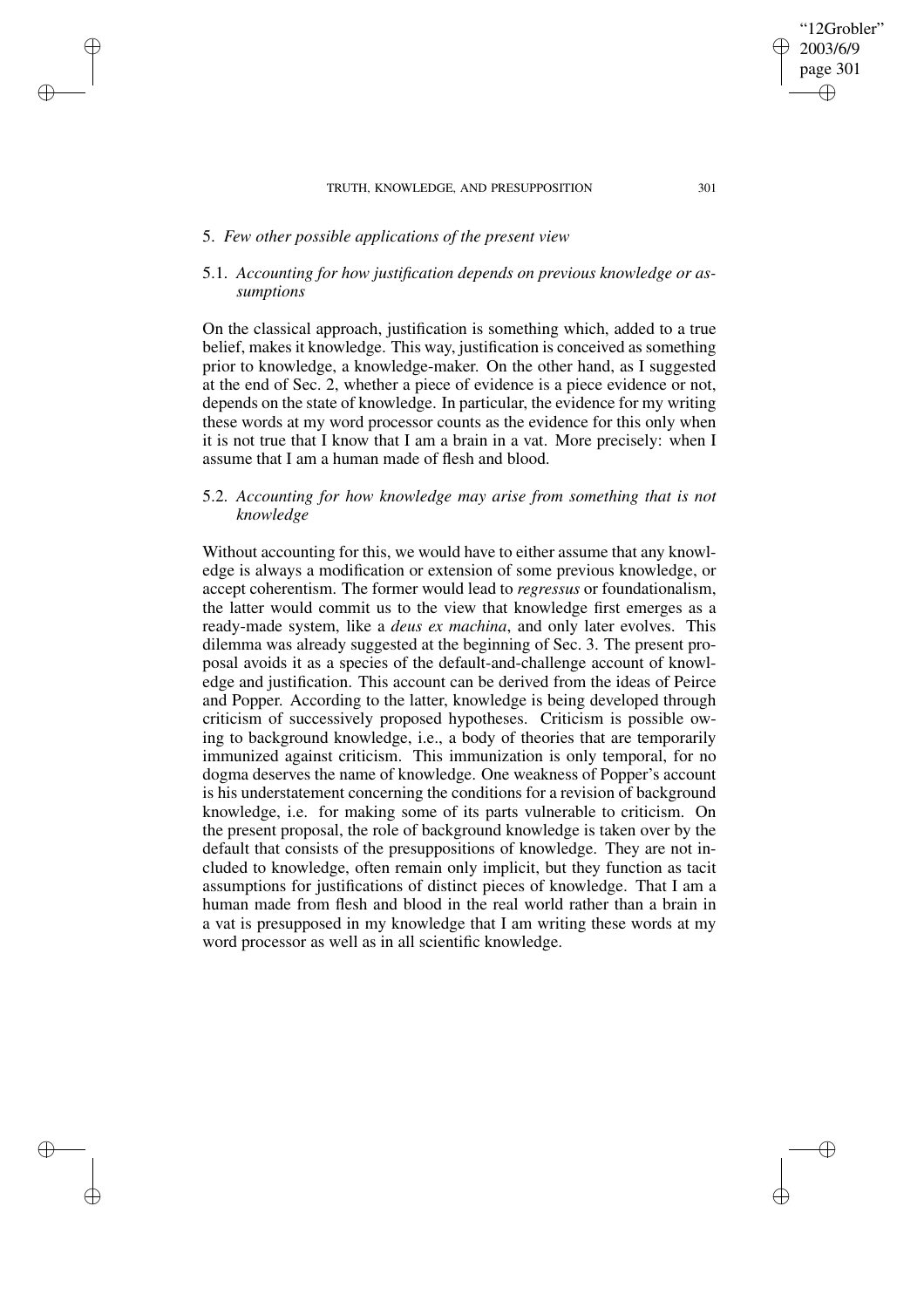#### 302 ADAM GROBLER

"12Grobler" 2003/6/9 page 302

✐

✐

✐

✐

# 5.3. *Rationalisation of Humean naturalism*

For the Humean naturalist, some "natural beliefs" can perform the role of the starting point of inductions. Although they have no epistemic justification, they can perform this role because they are nonepistemically since they are natural. On the present proposal, the same role is granted to the presuppositions of knowledge. The latter do not require any justification, epistemic or otherwise. Thus the troublesome questions of why some beliefs are natural or which beliefs are natural are eschewed.

## 5.4. *Deeper understanding of Wittgenstein on Moore*

Moore's antisceptical argument: "I know that this is my hand and hence I know that there is at least one external object and hence the external world exists" has been rejected by Wittgenstein who said: "we should not understand him if he were to say 'Of course, I may be wrong about this"' [Wittgenstein, 32]. If I cannot be wrong in believing that this is my hand, I can never be persuaded that this belief is correct and hence I can never learn this or come to know this. Beliefs like these do not qualify as knowledge but "it is an inherited background against which I distinguish between true and false" [94] and thereby I can acquire knowledge. "How do I *know* that this is my hand? ... When I say 'how do I know?' I do not mean that I have the least doubt about this. What we have here is a foundation for all my action. But it seems to me that it is wrongly expressed by the words 'I know"' [414].

On the present proposal, the beliefs that Wittgenstein includes to "an inherited background" are the presuppositions of knowledge. This is why it is correct to say that they are not a part of our knowledge. Wittgenstein suggests [446, 497] that such background beliefs form the foundations of a language game, the language game that lends the word "know" its meaning. This is precisely how the presuppositions of knowledge function. The analysis in terms of presuppositions, however, as a reply to the skeptic, is more convincing than the Wittgensteinian formula on which doubt as well as knowledge are possible only within a language game. The latter may encourage the postmodern relativist who is inclined to consider all the language games equally valid and therefore to maintain that any language game can legitimately be replaced with another one. By contrast, if one accepts that epistemic language games are defined in terms of presuppositions, to resist the suggestion that language games are chosen as a matter of caprice of culture, one has only to establish that presuppositions are, as a rule, changed in response to epistemic needs. If this is correct, the presupposition to the effect that I am not a brain in a vat could be revised only if we caught the crazy scientist at a failure: an element of truth in the aforementioned Deutsch's approach.

✐

✐

✐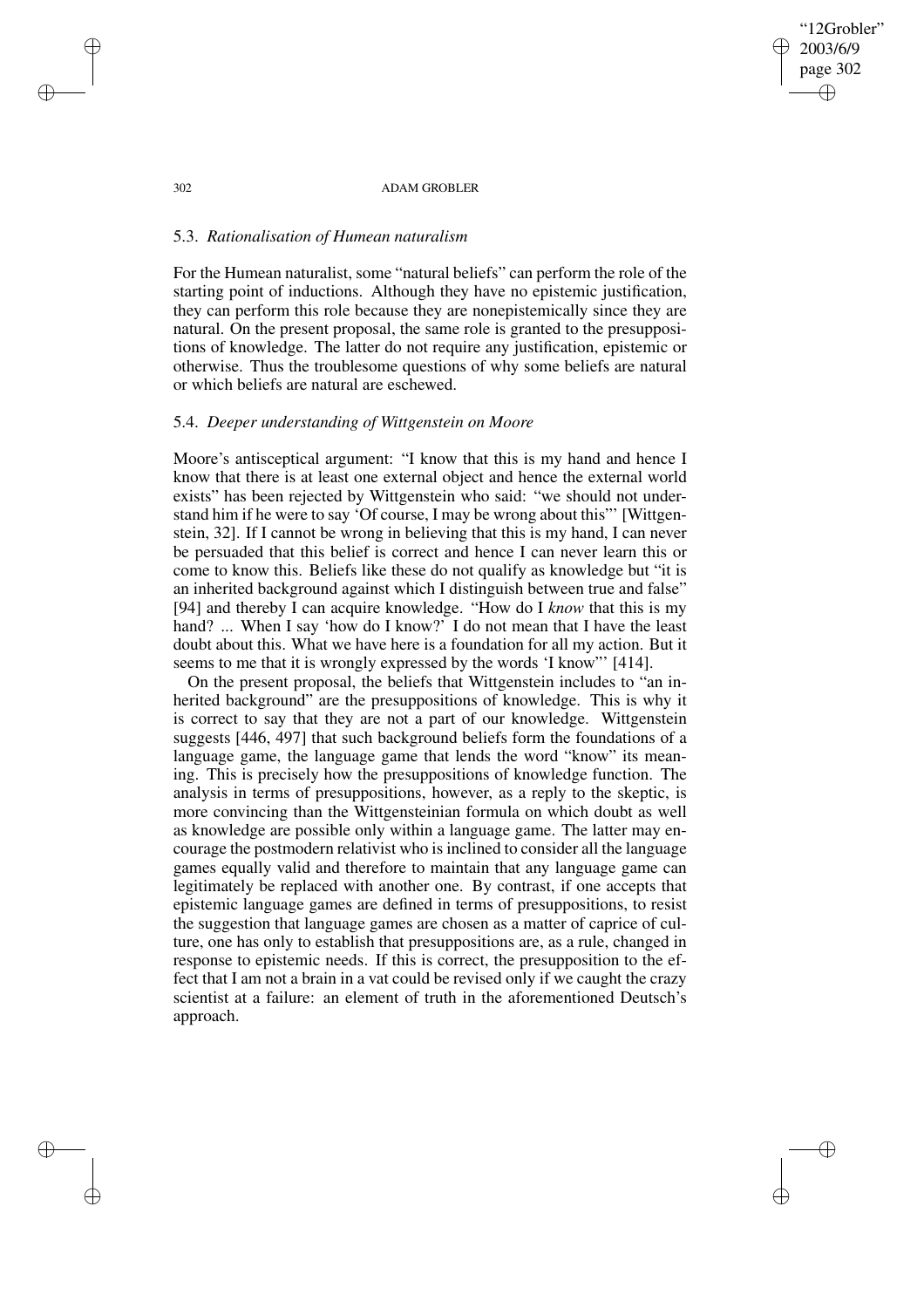The default-and-challenge account of knowledge permits then to avoid skepticism or relativism without seeking a Cartesian starting point or its inadequate substitute of Moore's kind. On the present proposal, the question of how the initial presuppositions were or might have been established does not even arise. Wittgenstein, unlike his postmodern commentators, seems to be close to the default-and-challenge account when he writes: "Certain events would put me into a position in which I could go on with the old language-game any further. In which I was torn away from the sureness of the game" [617]. And "At the foundation of well-founded belief lies belief that is not founded" [253], the latter being the source of tentative certainty. One may risk a guess that a change of what is certain consists in a change of "foundational unfounded beliefs" that I suggest to call the presuppositions of knowledge. "The mythology may change back into a state of flux, the river-bed of thoughts may shift" [97]. Some presuppositions may remain, if nothing will ever force us to change a game. "I am not a brain in a vat" is possibly such a presupposition.

# 5.5. *A variation of Wisnie ´ wski's anti-skeptical idea*

✐

✐

✐

✐

Andrzej Wiśniewski once offered an anti-skeptical move that explores a line of thought similar, in some respects, to that of the default-and-challenge account. In his proposal, an argument is correct as far as it relies on the assumptions that are considered valid relative to some standards of validity. The standards in question are not among the premises of an argument, which permits to avoid *regressus ad infinitum*. An argument that is correct against one set of standards may be incorrect against another set of standards. The question of validity of standards themselves is, however, of another order than that of correctness of an argument. The former is put on a meta-level. Apparently, the *regressus* in the justification of standards arises. Such a regress is innocent, as it can be stopped at any stage without any harm for tackling the question of the correctness of arguments on the lower levels of discourse.

The standards Wisniewski talks about need not be justified in order to be the basis of justification, just as Wittgenstein's unfounded beliefs or the presupposition of knowledge in the present proposal. Now, the standards under consideration are liable to revision in the lights of standards of higher order. This makes a difference, for presuppositions (just as Wittgenstein's unfounded beliefs), although liable to revision as well, do not belong to a meta-level. The logic of presuppositions, unlike the classical logic, does not require the distinction between the object language and the meta-language for avoiding semantic paradoxes. This difference, however, as I see it, has no important epistemological consequences.

"12Grobler" 2003/6/9 page 303

✐

✐

✐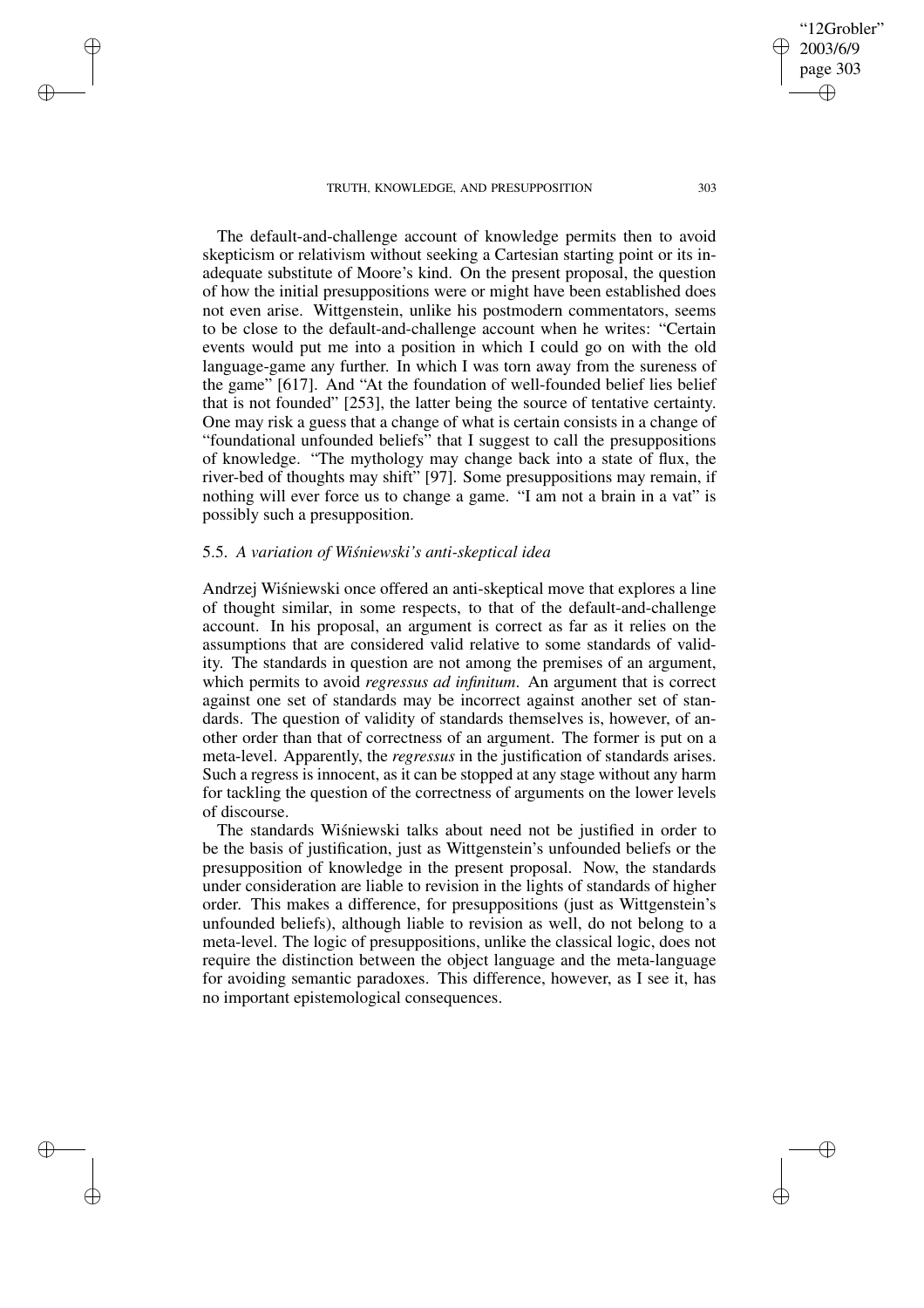304 ADAM GROBLER

"12Grobler" 2003/6/9 page 304

✐

✐

✐

✐

## 5.6. *Removing the air of circularity from reliabilism*

For the reliabilist, a belief qualifies as knowledge if it is acquired with a reliable method. Now, a method is reliable if the ratio of true beliefs it produces is high. How can one know of a belief, however, that it is true? It seems that one cannot know this without knowing that the belief in question is acquired with a reliable method. Now, one can know that a method is reliable only when one knows something about the truth-value of beliefs acquired with that method. One can hardly resist an impression of circularity here.

On the present proposal, combined with reliabilism, the assumption that the method we use at present is reliable can be taken as a presupposition of knowledge: a condition on which the beliefs arrived at by the method have a definite truth-value. Alternatively, to use the previously discussed Wisniewski's idea, the assumption that the method in question is reliable amounts to accepting a certain standard of validity. In both formulations the reliability of the method in use is assumed by default and this assumption is open to challenge.

# 6. *Possible further developments: relating knowledge to problem-solving prospects for an application of erotetic logic*

Relaxing the truth requirement of the tripartite definition of knowledge may not be a sufficient move towards a satisfactory analysis of the concept. In particular, it seems reasonable to leave room for the distinction between knowledge and reliable (and even true) information. One plausible intuition is that knowledge acquisition is more tightly related to problem-solving activities than to information acquisition. This is so, for information is sometimes acquired willy-nilly, without any intention to solve a problem. Moreover, when such an intention is present, it is always required to *know* what kind of information is helpful. A detailed analysis of the relation between knowledge and problem solving has to be postponed to some other occasion. My intuition is that Wisniewski's [1996] concept of erotetic argument can be applied to this task. My tentative suggestion, to be elaborated in the future, is that knowledge consists of justified direct answers to questions arrived at by a valid erotetic argument. In the present context it is important to note that (assuming the concept of justification in a sense no weaker than that of the relevant alternatives approach) such an answer has to be true only when the question under consideration is sound (i.e. has a true direct answer). The answer that counts as knowledge doesn't need to be true when not all the declarative premises of the relevant erotetic argument are true. Those premises themselves don't need to count as knowledge, for they may

✐

✐

✐